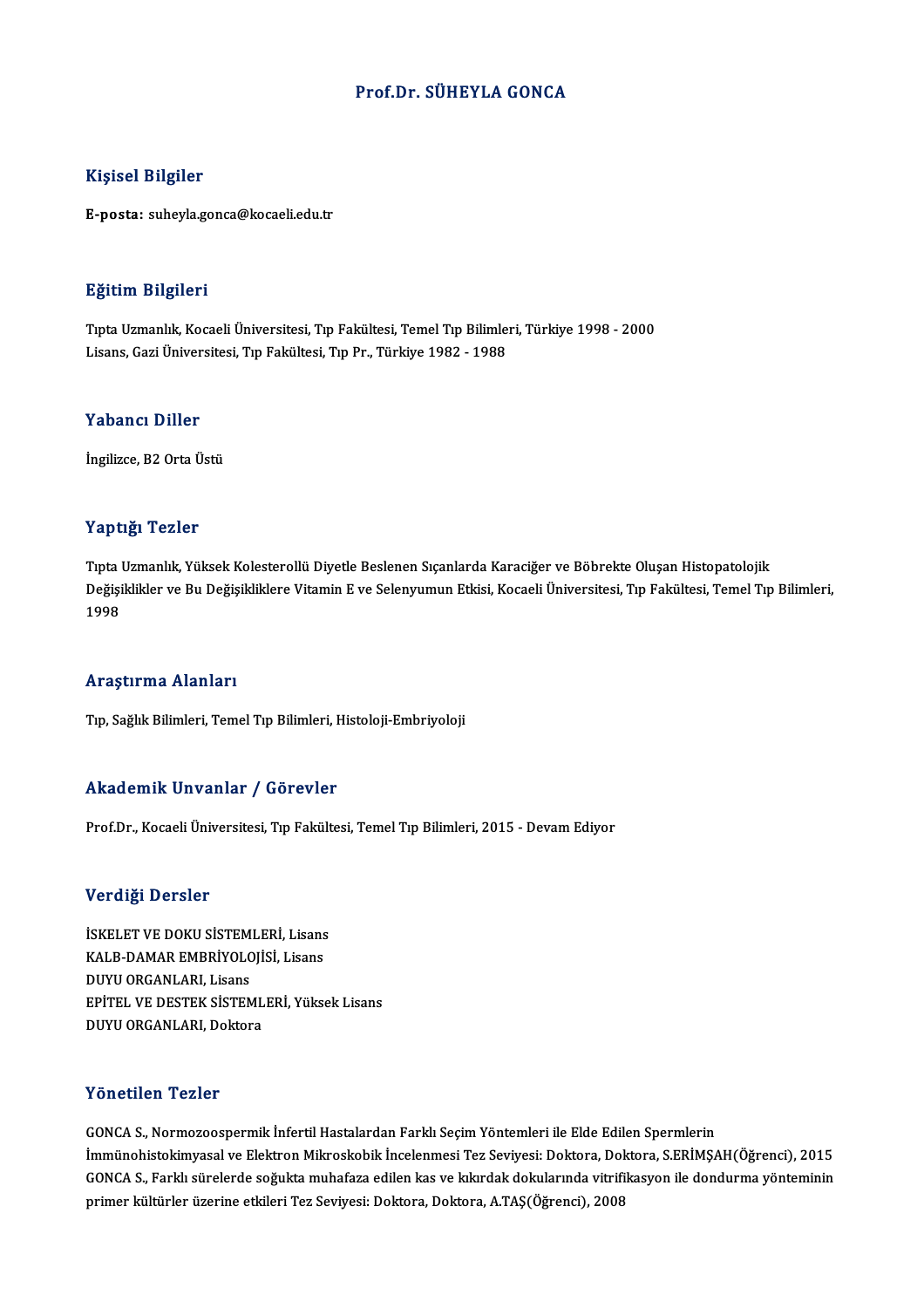# JüriÜyelikleri

Akademik Kadroya Atama, PROF. JÜRİSİ, TRAKYA ÜNİVERSİTESİ TIP FAKÜLTESİ, Kasım, 2016

# SCI, SSCI ve AHCI İndekslerine Giren Dergilerde Yayınlanan Makaleler

CI, SSCI ve AHCI İndekslerine Giren Dergilerde Yayınlanan Makaleler<br>I. Custodiol versus Blood Cardioplegia: Comparison of Myocardial Immunohistochemical Analysis and<br>Clinical Outcomes Custodiol versus B<br>Clinical Outcomes.<br>Sep 0. Aydip H, Kadi Custodiol versus Blood Cardioplegia: Comparison of Myocardial Immunohistochemic<br>Clinical Outcomes.<br>Sen O., Aydin U., Kadirogullari E., Güler S., Gonca S., Solakoğlu S., Karaçalılar M., Timur B., Onan B.<br>Presilien journal o

Clinical Outcomes.<br>Sen O., Aydin U., Kadirogullari E., Güler S., Gonca S., Solakoğlu S., Karaçalılar M., Timur B., Ona<br>Brazilian journal of cardiovascular surgery, 2022 (SCI Expanded İndekslerine Giren Dergi)<br>Effects of pu Sen O., Aydin U., Kadirogullari E., Güler S., Gonca S., Solakoğlu S., Karaçalılar M., Timur B., Onan B.<br>Brazilian journal of cardiovascular surgery, 2022 (SCI Expanded İndekslerine Giren Dergi)<br>II. Effects of pulmonary per

Brazilian jou<br>Effects of p<br>operation<br>Karacalilar l Effects of pulmonary perfusion during cardiopulmonary bypass on<br>operation<br>Karacalilar M., Onan I. S. , Onan B., Sen O., GONCA S., Solakoglu S., Yeniterzi M.<br>JOUPMAL OF GARDIAC SURCERY, silt 25, sp.10, sp.2469, 2476, 2020 (

operation<br>Karacalilar M., Onan I. S. , Onan B., Sen O., GONCA S., Solakoglu S., Yeniterzi M.<br>JOURNAL OF CARDIAC SURGERY, cilt.35, sa.10, ss.2469-2476, 2020 (SCI İndekslerine Giren Dergi)<br>Effect of Electrocautery on Endetho Karacalilar M., Onan I. S. , Onan B., Sen O., GONCA S., Solakoglu S., Yeniterzi M.<br>JOURNAL OF CARDIAC SURGERY, cilt.35, sa.10, ss.2469-2476, 2020 (SCI Indekslerine Giren Dergi)<br>III. Effect of Electrocautery on Endothelial

- JOURNAL OF CARDIAC SURGERY, cilt.35, sa.10, ss.2469-<br>Effect of Electrocautery on Endothelial Integrity<br>Analysis with Transmission Electron Microscopy<br>ONAN P. VENITERZI M. ORR J. S. FESSU B. CONCA S. 4 Effect of Electrocautery on Endothelial Integrity of the Internal Thoracic Artery<br>Analysis with Transmission Electron Microscopy<br>ONAN B., YENİTERZİ M., Onan I. S., Ersoy B., GONCA S., GELENLİ E., SOLAKOĞLU S., Bakir I.<br>TEV Analysis with Transmission Electron Microscopy<br>ONAN B., YENİTERZİ M., Onan I. S. , Ersoy B., GONCA S., GELENLİ E., SOLAKOĞLU S., Bakir I.<br>TEXAS HEART INSTITUTE JOURNAL, cilt.41, sa.5, ss.484-490, 2014 (SCI İndekslerine Gir ONAN B., YENİTERZİ M., Onan I. S., Ersoy B., GONCA S., GELENLİ E., SOLAKOĞLU S., Bakir I.<br>TEXAS HEART INSTITUTE JOURNAL, cilt.41, sa.5, ss.484-490, 2014 (SCI İndekslerine Giren Dergi)<br>IV. Effect of lower than expected numb
- TEXAS HEART INSTITUTE JOURNAL, cilt.41, sa.5, ss.484-490, 2014 (SCI İndekslerin<br>Effect of lower than expected number of oocyte on the IVF results after<br>Gonca S., Gun I., Ovayolu A., Silfeler D., Sofuoglu K., Ozdamar O., Yi INTERNATIONAL JOURNAL OF CLINICAL AND EXPERIMENTAL MEDICINE, cilt.7, sa.7, ss.1853-1859, 2014 (SCI<br>İndekslerine Giren Dergi) Gonca S., Gun I., Ovayolu A., Silfeler D., Sofuoglu K., Ozdamar O., Yilmaz A., Tunali G. INTERNATIONAL JOURNAL OF CLINICAL AND EXPERIMENTAL MEDICINE, cilt.7, sa.7, ss.1853<br>
indekslerine Giren Dergi)<br>
V. Chronic moderate alcohol consumption induces iNOS expression in the penis: An<br>
immunobiste chamical study
- Indekslerine Giren Dergi)<br>Chronic moderate alcohol co<br>immunohistochemical study<br>Conge S. Verun V. Cösmor S. S. J Chronic moderate alcohol consumption induces iNOS ex<br>immunohistochemical study<br>Gonca S., Yazır Y., Göçmez S. S. , Dalçik E. N. , Utkan T., Dalçıkl H.<br>Turkish Journal of Modisal Ssianses, silt 44, sa 375, 380, 3014 (S

immunohistochemical study<br>Gonca S., Yazır Y., Göçmez S. S. , Dalçik E. N. , Utkan T., Dalçıkl H.<br>Turkish Journal of Medical Sciences, cilt.44, ss.375-380, 2014 (SCI İndekslerine Giren Dergi)

- Gonca S., Yazır Y., Göçmez S. S. , Dalçik E. N. , Utkan T., Dalçıkl H.<br>Turkish Journal of Medical Sciences, cilt.44, ss.375-380, 2014 (SCI İndekslerine Giren Dergi)<br>VI. Comparison of Conventional and No-Touch Techniques in Turkish Journal of Medical Sciences, cilt.44, ss.375-380, 2014 (<br>Comparison of Conventional and No-Touch Techniques<br>Artery Bypass Grafting in View of Endothelial Damage<br>Sep O. CONCA S. Salakagly S. Dakil: H. Dakil: C. Orka Comparison of Conventional and No-Touch Techniqu<br>Artery Bypass Grafting in View of Endothelial Dama;<br>Sen O., GONCA S., Solakoglu S., Dalcik H., Dalcik C., Ozkara A.<br>HEAPT SUBCEPY FORUM cilt 16, so 4, 2012 (SCI Indeksleri) Artery Bypass Grafting in View of Endothelial Damage<br>Sen O., GONCA S., Solakoglu S., Dalcik H., Dalcik C., Ozkara A.<br>HEART SURGERY FORUM, cilt.16, sa.4, 2013 (SCI İndekslerine Giren Dergi)
- VII. Expression of inducible nitric oxide synthase (iNOS) in the azoospermic human testis HEART SURGERY FORUM, cilt.16, sa.4, 2013 (SCI İndekslerine Giren Dergi)<br>Expression of inducible nitric oxide synthase (iNOS) in the azoospermic l<br>Costur P., Filiz S., Gonca S., Culha M., Gulecen T., Solakoglu S., Canberk Y Expression of inducible nitric oxide synthase (iNOS) in the azd<br>Costur P., Filiz S., Gonca S., Culha M., Gulecen T., Solakoglu S., Canberk Y<br>ANDROLOGIA, cilt.44, ss.654-660, 2012 (SCI İndekslerine Giren Dergi)<br>Effects of T Costur P., Filiz S., Gonca S., Culha M., Gulecen T., Solakoglu S., Canberk Y., Caliskan E.<br>ANDROLOGIA, cilt.44, ss.654-660, 2012 (SCI İndekslerine Giren Dergi)<br>VIII. Effects of Thoracic Epidural Anesthesia on Flow and Endo
- ANDROLOGIA, cilt.44, ss.654-660, 2012 (SCI Indekslerine Giren Dergi)<br>Effects of Thoracic Epidural Anesthesia on Flow and Endothel<br>Coronary Artery Bypass Graft Surgery Effects of Thoracic Epidural Anesthesia on Flow and Endothelium of Internation<br>Coronary Artery Bypass Graft Surgery<br>Onan I. S. , Onan B., Korkmaz A. A. , Oklu L., Kilickan L., GONCA S., Dalcik H., Sanisoglu I.<br>JOUPMAL OF C JOURNAL OF CARDIOTHORACIC AND VASCULAR ANESTHESIA, cilt.25, sa.6, ss.1063-1070, 2011 (SCI İndekslerine<br>Giren Dergi) Onan I. S., Onan B., Korkmaz A. A., Oklu L., Kilickan L., GONCA S., Dalcik H., Sanisoglu I. IOURNAL OF CARDIOTHORACIC AND VASCULAR ANESTHESIA, cilt.25, sa.6, ss.1063-1070, 2011 (SCI İndekslerine<br>Giren Dergi)<br>IX. Immunohistochemical Evaluation of the Protective Effect of Ginkgo Biloba, Probiotic Saccharomyces<br>Boul
- Giren Dergi)<br>Immunohistochemical Evaluation of the Protective Effect of Ginkgo Biloba, I<br>Boulardii and N-Acetylcysteine on Radiation-Induced Small Intestine Injury<br>Fit iz S. Cureal S. B. Biriliair R.C. Verulier S. CONCA S. Boulardii and N-Acetylcysteine on Radiation-Induced Small Intestine Injury<br>FİLİZ S., Gursel S. B., Biyiksiz P. C., Yoruker S., GONCA S., Gelenli E., Dalcik H. TURKIYE KLINIKLERI TIP BILIMLERI DERGISI, cilt.30, sa.5, ss.1433-1440, 2010 (SCI İndekslerine Giren Dergi) FİLİZ S., Gursel S. B. , Biyiksiz P. C. , Yoruker S., GONCA S., Gelenli E., Dalcik H.<br>TURKIYE KLINIKLERI TIP BILIMLERI DERGISI, cilt.30, sa.5, ss.1433-1440, 2010 (SCI İndekslerine Giren Dergi)<br>X. CHRONIC ETHANOL-INDUCED GL
- TURKIYE KLINIKLERI TIP BILIMLERI DERGISI, cilt.30, sa.5, ss.1433-1440, 2010 (SCI İndekslerine<br>CHRONIC ETHANOL-INDUCED GLIAL FIBRILLARY ACIDIC PROTEIN (GFAP) IMMUNOR<br>IMMUNOCYTOCHEMICAL OBSERVATION IN VARIOUS REGIONS OF ADUL CHRONIC ETHANOL-INDUCED GLIAL FIBRILLARY ACID.<br>IMMUNOCYTOCHEMICAL OBSERVATION IN VARIOUS RE<br>Dalçık H., Yardımoğlu M., Filiz S., Gonca S., Dalçık C., Erden B. F.<br>INTERNATIONAL JOURNAL OF NEUROSCIENCE gilt 119.53.9.9. IMMUNOCYTOCHEMICAL OBSERVATION IN VARIOUS REGIONS OF ADULT RAT BRAIN<br>Dalçık H., Yardımoğlu M., Filiz S., Gonca S., Dalçık C., Erden B. F.<br>INTERNATIONAL JOURNAL OF NEUROSCIENCE, cilt.119, sa.9, ss.1303-1318, 2009 (SCI İndek Dalçık H., Yardımoğlu M., Filiz S., Gonca S., Dalçık C., Erden B. F.<br>INTERNATIONAL JOURNAL OF NEUROSCIENCE, cilt.119, sa.9, ss.1303-1318, 2009 (SCI İndekslerine Giren D.<br>XI. The cardioprotective effects of thoracal epidura
- INTERNATIONAL JOURNAL OF NEUROSCIENCE, cilt.119, sa.9, ss.1303-1318, 2009 (SCI İndekslerine Giren Dergi)<br>The cardioprotective effects of thoracal epidural anesthesia are induced by the expression of<br>vascular endothelial gr XI. The cardioprotective effects of thoracal epidural anesthesia are induced by the expression of<br>vascular endothelial growth factor and inducible nitric oxide synthase in cardiopulmonary by<br>surgery<br>Gonca S., Kilickan L., vascular endothelial growth factor and inducible nitric oxide synthase in cardiopulmonary bypass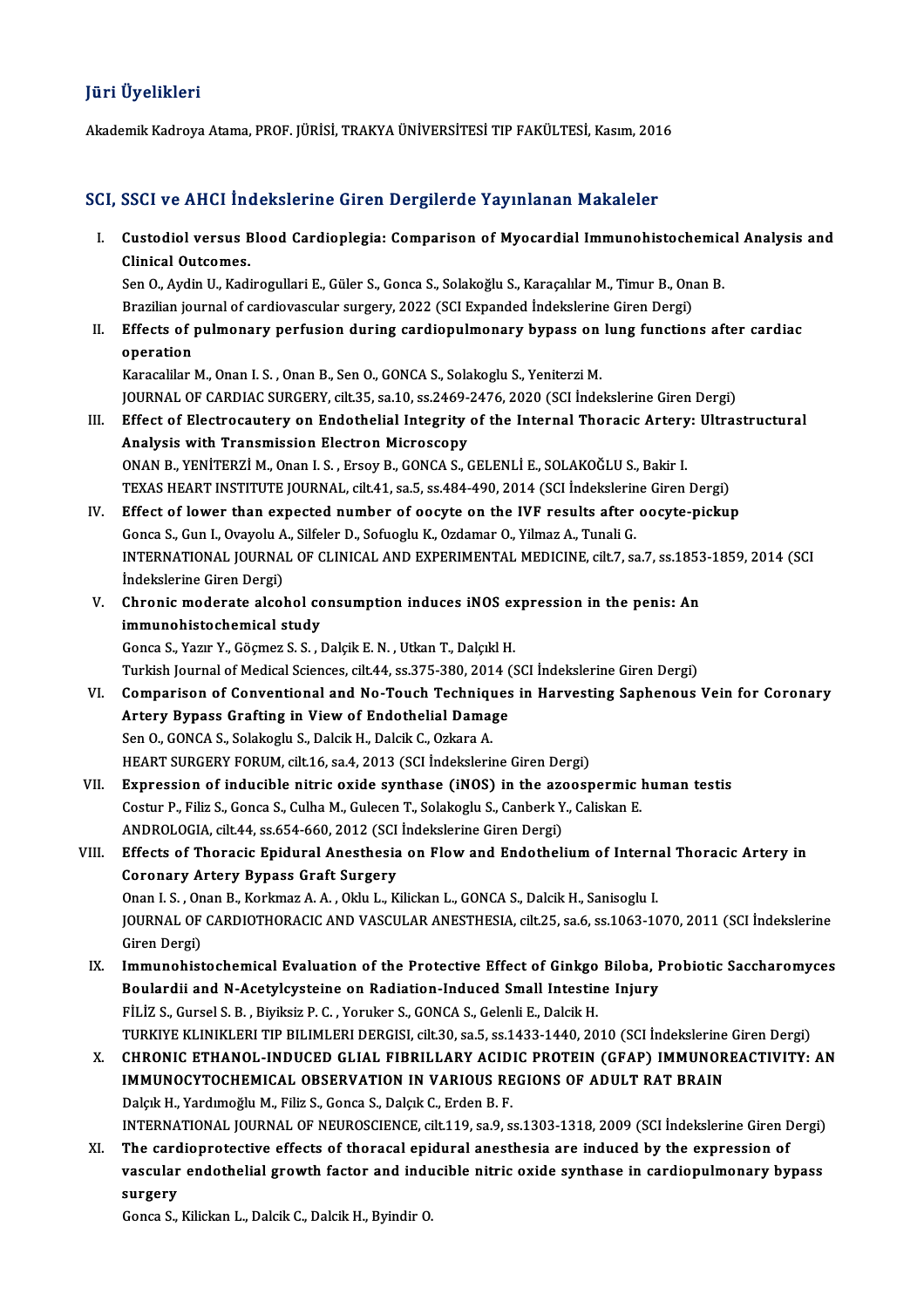JOURNAL OF CARDIOVASCULAR SURGERY, cilt.48, sa.1, ss.93-102, 2007 (SCI İndekslerine Giren Dergi)<br>Canaral anasthasia with thanasia anidural anasthasia in the sandianulmanary bunasa surge

JOURNAL OF CARDIOVASCULAR SURGERY, cilt.48, sa.1, ss.93-102, 2007 (SCI İndekslerine Giren Dergi)<br>XII. General anesthesia with thoracic epidural anesthesia in the cardiopulmonary bypass surgery JOURNAL OF CARDIOVASCULAR SURGERY, cilt.48, sa.1, ss.93-102, 2007<br>General anesthesia with thoracic epidural anesthesia in the car<br>reduces apoptosis by upregulating antiapoptotic protein Bcl-2<br>Wikken L. Conse S. Dakik G. Da General anesthesia with thoracic epidural anesthesia in the cardiopulmonary bypass surgery<br>reduces apoptosis by upregulating antiapoptotic protein Bcl-2<br>Kilickan L., Gonca S., Dalcik C., Dalcik H., Solak M., Bayindir O., S reduces apoptosis by upregulating antiapoptotic protein Bcl-2<br>Kilickan L., Gonca S., Dalcik C., Dalcik H., Solak M., Bayindir O., Suezer K., Omay O., Kan E. C.<br>JOURNAL OF CARDIOVASCULAR SURGERY, cilt.47, sa.3, ss.315-322, Kilickan L., Gonca S., Dalcik C., Dalcik H., Solak M., Bayindir O., Suezer K., Omay O., Kan E. C.<br>JOURNAL OF CARDIOVASCULAR SURGERY, cilt47, sa.3, ss.315-322, 2006 (SCI İndekslerine Giren Dergi)<br>XIII. Effects of chronic et JOURNAL OF CARDIOVASCULAR SURGERY<br>Effects of chronic ethanol treatment control of the method of the study<br>Conce S. Filiz S. Dalcik C. Yardimeglu M. F Effects of chronic ethanol treatment on glial fibrillary acidic proversion at immunocytochemical study<br>Gonca S., Filiz S., Dalçık C., Yardimoglu M., Dalçık H., Yazır Y., Erden B. F.<br>CELL RIOLOCY INTERNATIONAL silt 29, 82,2 nerve: an immunocytochemical study<br>Gonca S., Filiz S., Dalçık C., Yardimoglu M., Dalçık H., Yazır Y., Erden B. F.<br>CELL BIOLOGY INTERNATIONAL, cilt.29, sa.2, ss.169-172, 2005 (SCI İndekslerine Giren Dergi) Gonca S., Filiz S., Dalçık C., Yardimoglu M., Dalçık H., Yazır Y., Erden B. F.<br>CELL BIOLOGY INTERNATIONAL, cilt.29, sa.2, ss.169-172, 2005 (SCI İndekslerine Giren Dergi)<br>XIV. Localization of neural cell adhesion molecu CELL BIOLOGY INTERNATIONAL, cilt.29, sa.2, ss.16<br>Localization of neural cell adhesion molecule<br>Filiz S., Dalcik H., Yardimoglu M., Gonca S., Ceylan S.<br>PIOTECHNIC & HISTOCHEMISTPV, silt 77, ss.2, ss.17 Localization of neural cell adhesion molecule (N-CAM) immunoreactivity in adult ra<br>Filiz S., Dalcik H., Yardimoglu M., Gonca S., Ceylan S.<br>BIOTECHNIC & HISTOCHEMISTRY, cilt.77, sa.3, ss.127-135, 2002 (SCI İndekslerine Gire Filiz S., Dalcik H., Yardimoglu M., Gonca S., Ceylan S.<br>BIOTECHNIC & HISTOCHEMISTRY, cilt.77, sa.3, ss.127-135, 2002 (SCI İndekslerine Giren Dergi)<br>XV. Localization of pan-cadherin immunoreactivity in adult rat tissues Filiz S.,DalcikH.,YardimogluM.,Gonca S.,CeylanS. Localization of pan-cadherin immunoreactivity in adult rat tissues<br>Filiz S., Dalcik H., Yardimoglu M., Gonca S., Ceylan S.<br>CELL BIOLOGY INTERNATIONAL, cilt.26, sa.11, ss.985-991, 2002 (SCI İndekslerine Giren Dergi)<br>Eunness XVI. Expression of insulin-like growth factor in the placenta of intrauterine growth-retarded human CELL BI<mark><br>Express</mark><br>fetuses<br><sup>Deleik H</sub></sup> Expression of insulin-like growth factor in the placenta of intrauterine<br>fetuses<br>Dalcik H., Yardimoglu M., Vural B., Dalcik C., Filiz S., Gonca S., Kokturk S., Ceylan S.<br>ACTA HISTOCHEMICA, silt 193, sa 3, sa 195, 397, 3991 fetuses<br>Dalcik H., Yardimoglu M., Vural B., Dalcik C., Filiz S., Gonca S., Kokturk S., Ceylan S.<br>ACTA HISTOCHEMICA, cilt.103, sa.2, ss.195-207, 2001 (SCI İndekslerine Giren Dergi)<br>Histopathalogisal offesta of shalostaral a Dalcik H., Yardimoglu M., Vural B., Dalcik C., Filiz S., Gonca S., Kokturk S., Ceylan S.<br>ACTA HISTOCHEMICA, cilt.103, sa.2, ss.195-207, 2001 (SCI İndekslerine Giren Dergi)<br>XVII. Histopathological effects of cholesterol and ACTA HISTOCHEMICA, cilt.103, sa.2, ss.195-207, 2001 (SCI İndekslerine Giren Dergi)<br>Histopathological effects of cholesterol and protective effects of vitamin E<br>morphology of liver<br>GONCA S., Ceylan S., Yardimoğlu M., Dalçik Histopathological effects of cholesterol and protective effects of vi<br>morphology of liver<br>GONCA S., Ceylan S., Yardimoğlu M., Dalçik H., Köktürk S., FİLİZ S., Yumbul Z.<br>Turkich Journal of Modical Sciences, silt 30, sa 6, s <mark>morphology of liver</mark><br>GONCA S., Ceylan S., Yardimoğlu M., Dalçik H., Köktürk S., FİLİZ S., Yumbul Z.<br>Turkish Journal of Medical Sciences, cilt.30, sa.6, ss.551-555, 2000 (SCI Expanded İndekslerine Giren Dergi)<br>Protestive e GONCA S., Ceylan S., Yardimoğlu M., Dalçik H., Köktürk S., FİLİZ S., Yumbul Z.<br>Turkish Journal of Medical Sciences, cilt.30, sa.6, ss.551-555, 2000 (SCI Expanded İndekslerine Giren Dergi)<br>XVIII. Protective effects of vitam Turkis<br>Prote<br>diets<br>Canca Protective effects of vitamin E and selenium on the renal morphology<br>diets<br>Gonca S., Ceylan S., Yardimoglu M., DALÇIK H., YUMBUL Z., KÖKTÜRK S., Filiz S.<br>PATHOPIOLOCY silt 69 se 6 se 259 262 2000 (SCL Indekslerine Giren De diets<br>Gonca S., Ceylan S., Yardimoglu M., DALÇIK H., YUMBUL Z., KÖKTÜRK S., Filiz S.<br>PATHOBIOLOGY, cilt.68, sa.6, ss.258-263, 2000 (SCI İndekslerine Giren Dergi) Gonca S., Ceylan S., Yardimoglu M., DALÇIK H., YUMBUL Z., KÖKTÜRK S., Filiz S.<br>PATHOBIOLOGY, cilt.68, sa.6, ss.258-263, 2000 (SCI İndekslerine Giren Dergi)<br>XIX. Farklı tespit solusyonlarıyla perfüzyon ve immersiyon tes mikroskobik düzeyde karşılaştırılması Farklı tespit solusyonlarıyla perfüzyon ve immersiyon tespit yönte<br>mikroskobik düzeyde karşılaştırılması<br>KÖKTÜRK S., CEYLAN F. S. , YARDIMOĞLU YILMAZ M., DALÇIK H., GONCA S.<br>Cenel Tıp Dergisi silt 9, ss 125, 129, 1999 (AHC KÖKTÜRK S., CEYLAN F. S. , YARDIMOĞLU YILMAZ M., DALÇIK H., GONCA S.<br>Genel Tıp Dergisi, cilt.9, ss.135-139, 1999 (AHCI İndekslerine Giren Dergi)

# Diğer Dergilerde Yayınlanan Makaleler

iğer Dergilerde Yayınlanan Makaleler<br>I. Selenium: A Micronutrient Essential for Maintaining Human Health.<br>CONCA S Selenium<br>GONCA S.<br>Modicine Selenium: A Micronutrient Essential for Maintaining Hu<br>GONCA S.<br>Medicine Science, 2013 (Diğer Kurumların Hakemli Dergileri)<br>Endatel Hüsroleri İsin Önemli Bir Bratein Ailesi Veskül

GONCA S.<br>Medicine Science, 2013 (Diğer Kurumların Hakemli Dergileri)<br>II. Endotel Hücreleri İçin Önemli Bir Protein Ailesi Vasküler Endotel Büyüme Faktörü (VEGF), Ailenin<br>İlveleri Yanısı ve Sentegi Medicine Science, 2013 (Diğe<br>Endotel Hücreleri İçin Ön<br>Üyeleri, Yapısı ve Sentezi<br>YAZIB V. CONCA S. DALCIK Endotel Hücreleri İçin Önemli Bir F<br>Üyeleri, Yapısı ve Sentezi<br>YAZIR Y., GONCA S., DALÇIK H., FİLİZ S.<br>Cumburiyet Üniversitesi Tın Felsültesi D **Üyeleri, Yapısı ve Sentezi**<br>YAZIR Y., GONCA S., DALÇIK H., FİLİZ S.<br>Cumhuriyet Üniversitesi Tıp Fakültesi Dergisi, sa.26, ss.181-186, 2004 (Diğer Kurumların Hakemli Dergileri)

# Hakemli Kongre / Sempozyum Bildiri Kitaplarında Yer Alan Yayınlar

- akemli Kongre / Sempozyum Bildiri Kitaplarında Yer Alan Yayınlar<br>I. Kardiyopulmoner baypas sırasında pulmoner perfüzyonununakciğer fonksiyonları üzerine etkisi<br>Karasalilar M. ONAN İ.S. SEN O. CONCA S. SOLAKOĞLUS, venitersi Kardiyopulmoner baypas sırasında pulmoner perfüzyonununak<br>Karacalilar M., ONAN İ. S. , ŞEN O., GONCA S., SOLAKOĞLU S., yeniterzi m.<br>Türk Keln ve Demer Cerrebisi Derneği 15. Kongresi 2018. Artekve Türk Kardiyopulmoner baypas sırasında pulmoner perfüzyonununakciğer fonksiyonları (Karacalilar M., ONAN İ. S. , ŞEN O., GONCA S., SOLAKOĞLU S., yeniterzi m.<br>Türk Kalp ve Damar Cerrahisi Derneği 15. Kongresi 2018, Antalya, Türki Türk Kalp ve Damar Cerrahisi Derneği 15. Kongresi 2018, Antalya, Türkiye, 26 - 29 Ekim 2018
- Karacalilar M., ONAN İ. S. , ŞEN O., GONCA S., SOLAKOĞLU S., yeniterzi m.<br>Türk Kalp ve Damar Cerrahisi Derneği 15. Kongresi 2018, Antalya, Türkiye, 26 29 Ekim 2018<br>II. Custodiol versus blood cardioplegia, comparision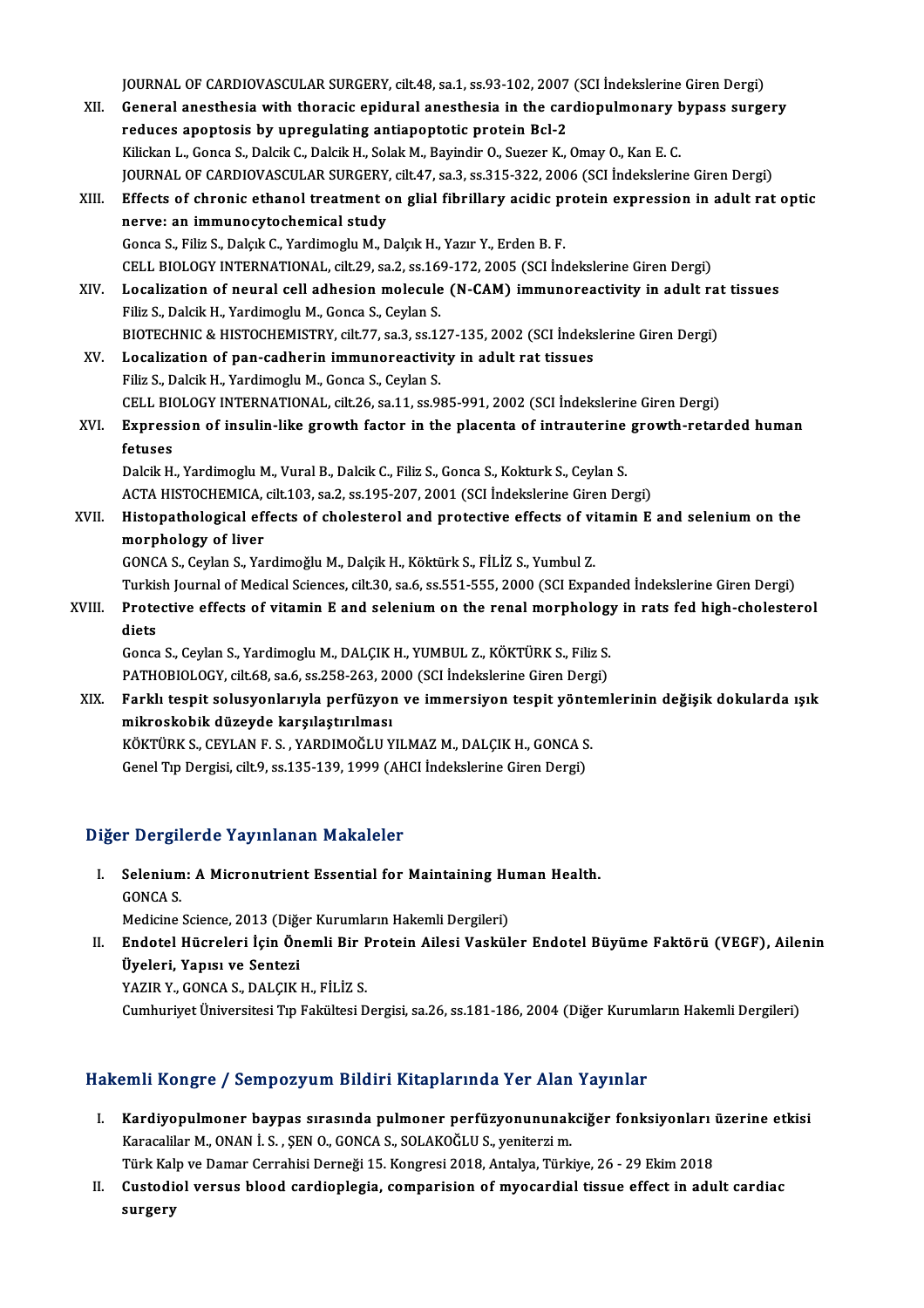AYDINÜ.,ŞENO.,KADİROĞULLARIE.,GONCAS.,USLUÜ.,CUMBULA.,BURAKO.,ERKANLIK. AYDIN Ü., ŞEN O., KADİROĞULLARI E., GONCA S., USLU Ü., CUMBUL A., BURAK O., ERKANLI K.<br>13. Multinational Congress on Microscopy, Rovinj, Hırvatistan, 24 - 29 Eylül 2017, ss.196-198<br>IMMUNOHISTOCHEMICAL, AND ELECTRON MICROSC

III. IMMUNOHISTOCHEMICAL AND ELECTRON MICROSCOPIC ANALYSIS OF THE NORMOZOOSPERMIC<br>INFERTILE PATIENTS'SPERMS OBTAINED BY DIFFERENT SELECTION METHODS'' 13. Multinational Congress on Microscopy, Rovinj, Hırvatistan, 24 - 29 Eylül 2017, ss.196-19<br>IMMUNOHISTOCHEMICAL AND ELECTRON MICROSCOPIC ANALYSIS OF THE NOR.<br>INFERTILE PATIENTS'SPERMS OBTAINED BY DIFFERENT SELECTION METHO ERİMŞAHS.,GONCAS.,KÜKNERA. METHODS" 2nd International Science Symposium "Science Festival", tiflis, Gürcistan, 5 - 08 Eylül 2017 ERİMŞAH S., GONCA S., KÜKNER A.<br>METHODS'' 2nd International Science Symposium "Science Festival", tiflis, Gürcistan, 5 - 08 Eylül 2017<br>IV. Custodiol versus Blood Cardioplegia Comparision of Myocardial Tissue Effects in METHODS" 2<br>Custodiol ve<br>Surgery"xx<br><sup>TIMAL A</sup> SEN Custodiol versus Blood Cardioplegia Comparision of Myocardial Tissue<br>Surgery''xx<br>ÜNAL A., ŞEN O., KADİROĞULLARI E., GONCA S., CUMBUL A., ONAN B., ERKANLI K.<br>15. International Congress of Histoshomistry and Cytoshomistry, I Surgery''xx<br>ÜNAL A., ŞEN O., KADİROĞULLARI E., GONCA S., CUMBUL A., ONAN B., ERKANLI K.<br>15. International Congress of Histochemistry and Cytochemistry, ICHC 2017, Antalya, Türkiye, 2 - 05 Mayıs 2017 UNAL A., ȘEN O., KADIROĞULLARI E., GONCA S., CUMBUL A., ONAN B., ERKANLI K.<br>15. International Congress of Histochemistry and Cytochemistry, ICHC 2017, Antalya, Türkiye, 2 - 05 Mayıs 2<br>1. Pulmoner arter perfusion prevents l 15. International Congress<br>Pulmoner arter perfusid<br>during aortic clamping'<br>KARACALUAR M. CONCA Pulmoner arter perfusion prevents lung injury associated with CPB (cardiopulmone<br>during aortic clamping'<br>KARACALILAR M., GONCA S., Onan I. S. , ONAN B., ŞEN O., SOLAKOĞLU S., USLU Ü., YENİTERZİ M.<br>Multinational Congress of during aortic clamping'<br>KARACALILAR M., GONCA S., Onan I. S. , ONAN B., ŞEN O., SOLAKOĞLU S., USLU Ü., YEN<br>Multinational Congress of Microscopy, MCM 2015, Macaristan, 23 - 28 Ağustos 2015<br>'Pulmonen erter perfusion reduces KARACALILAR M., GONCA S., Onan I. S. , ONAN B., ŞEN O., SOLAKOĞLU S., USLU Ü., YENİTERZİ M.<br>Multinational Congress of Microscopy, MCM 2015, Macaristan, 23 - 28 Ağustos 2015<br>VI. Yulmoner arter perfusion reduces lung injury Multinational Cong<br>'Pulmoner arter<br>aortic clamping'<br>CONCA S. USLU Ü 'Pulmoner arter perfusion reduces lung injury associated with cardiopulmonery bypa<br>aortic clamping''<br>GONCA S., USLU Ü., ZEYBEK A., Onan I. S., KARACALILAR M., ŞEN O., YENİTERZİ M., SOLAKOĞLU S.<br>22nd Electron microscru cong aortic clamping''<br>GONCA S., USLU Ü., ZEYBEK A., Onan I. S. , KARACALILAR M., ŞEN O., YENİTERZİ M., SOLAKOĞLU S.<br>22nd Electron microscpy congress, EMK 2015, Türkiye, 25 Nisan - 30 Mayıs 2015 GONCA S., USLU Ü., ZEYBEK A., Onan I. S. , KARACALILAR M., ŞEN O., YENİTERZİ M., SOLAKOĞLU S.<br>22nd Electron microscpy congress, EMK 2015, Türkiye, 25 Nisan - 30 Mayıs 2015<br>VII. 'Pulmoner arter perfusion prevents lung i 22nd Electron microscpy c<br>'Pulmoner arter perfus:<br>during aortic clamping'<br>KARACALUAR M. CONCA 'Pulmoner arter perfusion prevents lung injury associated with CPB (cardio<br>during aortic clamping''<br>KARACALILAR M., GONCA S., Onan I. S. , SOLAKOĞLU S., USLU Ü., YENİTERZİ M., ŞEN O.<br>22nd Electron microscny congress. EMK 2 during aortic clamping''<br>KARACALILAR M., GONCA S., Onan I. S. , SOLAKOĞLU S., USLU Ü., YENİTERZİ M., ŞEN O.<br>22nd Electron microscpy congress, EMK 2015, Türkiye, 25 - 30 Nisan 2015 KARACALILAR M., GONCA S., Onan I. S. , SOLAKOĞLU S., USLU Ü., YENİTERZİ M., ŞEN O.<br>22nd Electron microscpy congress, EMK 2015, Türkiye, 25 - 30 Nisan 2015<br>VIII. 'Apoptotic index of Harvesting the Saphenous Vein for Cor 22nd Electron microscpy congress, EN<br> **Apoptotic index of Harvesting th**<br>
GONCA S., ŞEN O., USLU Ü., ZEYBEK A.<br>
Microscony Congress, Almanya, 25, 2 Apoptotic index of Harvesting the Saphenous V<br>GONCA S., ŞEN O., USLU Ü., ZEYBEK A.<br>Microscopy Congress, Almanya, 25 - 30 Ağustos 2013<br>Quantification of Apontatic Cell Death of Heing t GONCA S., ŞEN O., USLU Ü., ZEYBEK A.<br>Microscopy Congress, Almanya, 25 - 30 Ağustos 2013<br>IX. Quantification of Apoptotic Cell Death of Using the Internal Thoracic Artery in Coronary Artery<br>Puness Crafting (CARC)'' Microscopy Congress, Almany<br>Quantification of Apoptoti<br>Bypass Grafting (CABG)'',<br>CONGA S, USLU Ü. Opan L.S. Quantification of Apoptotic Cell Death of Using<br>Bypass Grafting (CABG)'',<br>GONCA S., USLU Ü., Onan I. S., ONAN B., KILIÇKAN L.<br>Misrossony Constress Almanya 25 - 20 Ağustos 201 Bypass Grafting (CABG)'',<br>GONCA S., USLU Ü., Onan I. S. , ONAN B., KILIÇKAN L.<br>Microscopy Congress, Almanya, 25 - 30 Ağustos 2013<br>'Ultrestrusture Of The Semunfereus Enthelum GONCA S., USLU Ü., Onan I. S. , ONAN B., KILIÇKAN L.<br>Microscopy Congress, Almanya, 25 - 30 Ağustos 2013<br>X. 'Ultrastructure Of The Seminiferous Epithelium And Intertubular Tissue Of The Infertile Human With<br>Azoospermia' Microscopy Cor<br>'Ultrastructur<br>Azoospermıa'<br>CONCA S. COST GONCAS.,COŞTURP.,FİLİZ S.,SOLAKOĞLUS.,ÇULHAM.M. ,ÇALIŞKANE. 4th International Congress of Molecular Medicine, İstanbul, Türkiye, 25 - 30 Ağustos 2013 GONCA S., COŞTUR P., FİLİZ S., SOLAKOĞLU S., ÇULHA M. M. , ÇALIŞKAN E.<br>4th International Congress of Molecular Medicine, İstanbul, Türkiye, 25 - 30 Ağustos 2013<br>XI. The effect of electrocauterization for internal thoracic bypasses grafting: an ultrastructural study' The effect of electrocauterization for internal thoracic artery<br>bypasses grafting: an ultrastructural study'<br>GONCA S., ONAN B., SOLAKOĞLU S., Onan I. S. , YENİTERZİ M., BAKIR I.<br>Missessony Congress, Almanya 25, 20 Ağustos GONCA S., ONAN B., SOLAKOĞLU S., Onan I. S., YENİTERZİ M., BAKIR I.<br>Microscopy Congress, Almanya, 25 - 29 Ağustos 2013 GONCA S., ONAN B., SOLAKOĞLU S., Onan I. S. , YENİTERZİ M., BAKIR I.<br>Microscopy Congress, Almanya, 25 - 29 Ağustos 2013<br>XII. 'Koroner arter bypass cerrahisinde internal torasik arterin çıkartılmasında elektrokoter yönt Microscopy Congress, Almanya, 25 - 29 Ağustos 2013<br>'Koroner arter bypass cerrahisinde internal to<br>damar duvarı morfolojisi üzerine olan etkileri'<br>CONGA S. ONAN B. SOLAKOĞLUS, CELENLİ DOLANI 'Koroner arter bypass cerrahisinde internal torasik arterin çıkartılmasında elektro<br>damar duvarı morfolojisi üzerine olan etkileri''<br>GONCA S., ONAN B., SOLAKOĞLU S., GELENLİ DOLANBAY E., Onan I. S. , YENİTERZİ M., BAKIR I. damar duvarı morfolojisi üzerine olan etkileri''<br>GONCA S., ONAN B., SOLAKOĞLU S., GELENLİ DOLANBAY E., Onan I. S. , YENİTERZİ M., BAKIR I.<br>22. Ulusal Elektron Mikroskopi Kongresi (Uluslararası Katılımlı), Türkiye, 25 - 28 XIII. 'Koroner arter bypass cerrahisi greftlerinde kullanılan safen venin çıkarılması sırasında kullanılan 22. Ulusal Elektron Mikroskopi Kongresi (Uluslararası Katılımlı), Türkiye, 25 - 28 Mayıs 2013<br>'Koroner arter bypass cerrahisi greftlerinde kullanılan safen venin çıkarılması sırasında kullanılar<br>klasik ve no touch yöntemle 'Koroner arter bypass cerrahisi greft<br>klasik ve no touch yöntemlerinin dam<br>elektron mikroskobik değerlendirme'<br>CONCA S. DALCIK H. DALCIK C. SEN O. Ö' klasik ve no touch yöntemlerinin damar duvar<br>elektron mikroskobik değerlendirme''<br>GONCA S., DALÇIK H., DALÇIK C., ŞEN O., ÖZKARA A.<br>20 Ulucal Elektron Milmeskopi Kongresi (Uluslarare elektron mikroskobik değerlendirme''<br>GONCA S., DALÇIK H., DALÇIK C., ŞEN O., ÖZKARA A.<br>20. Ulusal Elektron Mikroskopi Kongresi (Uluslararası Katılımlı), Türkiye, 25 - 28 Ekim 2011 GONCA S., DALÇIK H., DALÇIK C., ŞEN O., ÖZKARA A.<br>20. Ulusal Elektron Mikroskopi Kongresi (Uluslararası Katılımlı), Türkiye, 25 - 28 Ekim 2011<br>XIV. 'Azospermik hastaların testis dokularında i-NOS dağılımının immünohist

# 20. Ulusal Elekt<br>'Azospermik ł<br>incelenmesi'',<br>CONCA S. Eli iz 'Azospermik hastaların testis dokularında i-NOS da<br>incelenmesi'',<br>GONCA S., FİLİZ S., ÇALIŞKAN E., ÇULHA M. M. , COŞTUR P.<br>Y. Ulucel Histolaji ve Embriyalaji Kansresi Türkiye 20, 24 incelenmesi'',<br>GONCA S., FİLİZ S., ÇALIŞKAN E., ÇULHA M. M. , COŞTUR P.<br>X. Ulusal Histoloji ve Embriyoloji Kongresi, Türkiye, 20 - 24 Nisan 2010

XV. 'xx'xxKontrollü Ovaryen Stimülasyon Uygulanmış Sıçanlarda Sildefanil Sitratın Endometriyum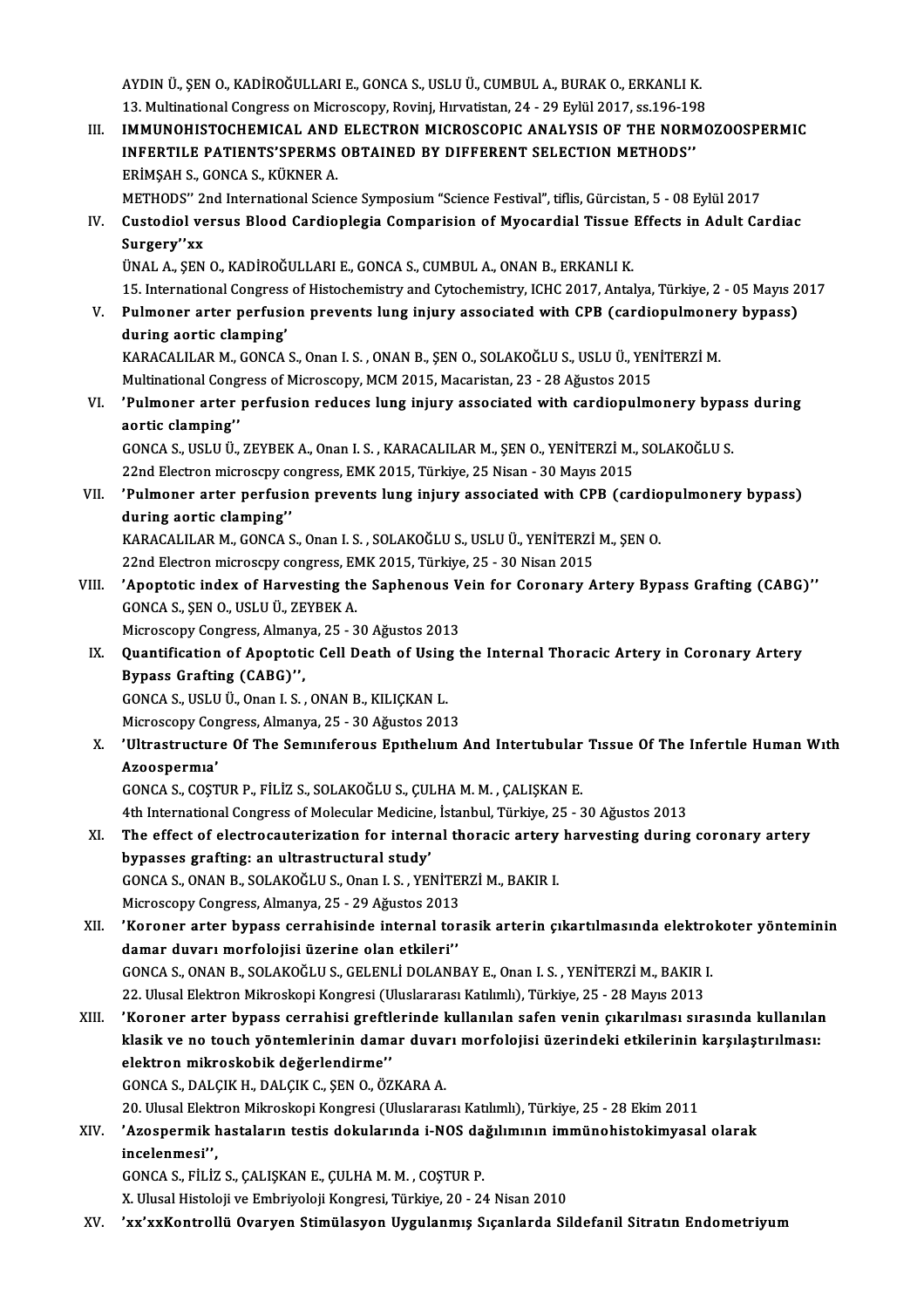Reseptivitesinde LİF ve Aktin Ekspresyonlari Üzerine Etkisi'xx'xx<br>CONCA S. Filiz S. COSTUP P. VUPAL B. CEVLAN E.S., VAPDIMOČLU VU N Reseptivitesinde LİF ve Aktin Ekspresyonlari Üzerine Etkisi'xx'xx<br>GONCA S., FİLİZ S., COŞTUR P., VURAL B., CEYLAN F. S. , YARDIMOĞLU YILMAZ M., GELENLİ DOLANBAY E.<br>U. Ürama Tıbbi Darnaği Kangrasi Türkiye 14, 19 Ekim 2009 Reseptivitesinde LİF ve Aktin Ekspresyonlari Üzerine I<br>GONCA S., FİLİZ S., COŞTUR P., VURAL B., CEYLAN F. S. , YARDI<br>II. Üreme Tıbbi Derneği Kongresi, Türkiye, 14 - 19 Ekim 2009<br>Kontrallü Overven Stimulasyon Hygulanmış Sıs GONCA S., FİLİZ S., COŞTUR P., VURAL B., CEYLAN F. S. , YARDIMOĞLU YILMAZ M., GELENLİ DOLANB.<br>II. Üreme Tıbbi Derneği Kongresi, Türkiye, 14 - 19 Ekim 2009<br>XVI. Kontrollü Overyen Stimulasyon Uygulanmış Sıçanlarda Sildenafil II. Üreme Tıbbi Derneği Kongresi, Türkiye, 14 - 19 Ekim 2009<br>Kontrollü Overyen Stimulasyon Uygulanmış Sıçanlarda Sildenafil Sitratın Endometriyum<br>ReseptivitesindeLIF ve Aktin Ekspresyonları Üzerine Etkisi (Ref.No:31) Kontrollü Overyen Stimulasyon Uygulanmış Sıçanlarda Sildenafil Sitratın Endometriyum<br>ReseptivitesindeLIF ve Aktin Ekspresyonları Üzerine Etkisi (Ref.No:31)<br>COŞTUR P., FİLİZ S., VURAL B., GELENLİ DOLANBAY E., CEYLAN F. S. ,

Re<br>CC<br>H. COŞTUR P., FİLİZ S., VURAL B., GELENLİ DOLANBAY E., CEYLAN F. S. , YARDIMOĞLU YILMAZ M., GONCA S.,<br>H.<br>II.Üreme Tıbbı Derneği Kongresi Bildiri ve Özet Kitabı, Antalya, Antalya, Türkiye, 1 - 04 Ekim 2009, ss.245<br>'YY'YYSIGAR

H.<br>II.Üreme Tıbbı Derneği Kongresi Bildiri ve Özet Kitabı, Antalya., Antalya, Türkiye, 1 - 04 Ekim 2009, ss.245<br>XVII. 'xx'xxSıçan Serebellumundda İnhibitör 7-Nitroindazol Etkisiyle İmmünreaktif Nöronal Nitrik Oksit<br>Sen II.Üreme Tıbbı Derneği Kongresi Bildiri ve Özet Kitabı, Antalya, Antalya, Türkiye, 1 - 04 Ekim 2009, ss.245<br>'xx'xxSıçan Serebellumundda İnhibitör 7-Nitroindazol Etkisiyle İmmünreaktif Nöronal Nitrik<br>Sentaz(nNOS) Azalmıştır

'xx'xxSıçan Serebellumundda İnhibitör 7-Nitroindazo<br>Sentaz(nNOS) Azalmıştır'xx'xx<br>GONCA S., DALÇIK H., DALÇIK C., YILDIZ AKAR F., COŞTUR P.<br>8. Hlucel Sinirbilimleri Kongresi, Bolu Türkiye 22, 25 Nisan 8. Ulusal Sinirbilimleri Kongresi, Bolu, Türkiye, 22 - 25 Nisan 2009

XVIII. 'the effects of NOS inhibitor 7-nitroindazole and NO precursor L-arginin on immunoreactive 8. Ulusal Sinirbilimleri Kongresi, Bolu, Türkiye, 22 - 25 Nisan 2009<br>'the effects of NOS inhibitor 7-nitroindazole and NO precursor L-arginin on imm<br>neuronal nitric oxide synthase (nNOS) in rat brains and its relation to m GONCA S., COŞTUR P., YILDIZ AKAR F. neuronal nitric oxide synthase (nNOS) in rat brains and its relation to memory'<br>GONCA S., COŞTUR P., YILDIZ AKAR F.<br>13th International Congress of Histochemistry and Cytochemistry, Polonya, 1 - 05 Eylül 2008<br>'wy'wyChronic

13th International Congress of Histochemistry and Cytochemistry, Polonya, 1 - 05 Eylül 2008

XIX. 'xx'xxChronic alcohol induced i-NOS expression in the penis: An immunohistochemical study'xx'xx 'xx'xxChronic alcohol induced i-NOS expression in the penis: An immunohistochemical st:<br>GONCA S., DALÇIK H., DALÇIK C., YILDIZ AKAR F., COŞTUR P., FİLİZ S.<br>Uluslararası Katılımlı IX: Ulusal Histoloji ve Embriyoloji Kongres

GONCA S., DALÇIK H., DALÇIK C., YILDIZ AKAR F., COŞTUR P., FİLİZ S.<br>Uluslararası Katılımlı IX: Ulusal Histoloji ve Embriyoloji Kongresi, Adana, Türkiye, 28 - 30 Mayıs 2<br>XX. The effects of chronic ethanol treatment on the g Uluslararası Katılımlı IX: Ulusal Histoloji ve Embriyolo<br>The effects of chronic ethanol treatment on the<br>immunoreactivitiy in the adult rat optic nerve<br>CONGA S. Fil iz S. DALGIK G. MARDIMOČLU VILMAZ The effects of chronic ethanol treatment on the glial fibrillary acidic protein (G<br>immunoreactivitiy in the adult rat optic nerve<br>GONCA S., FİLİZ S., DALCIK C., YARDIMOĞLU YILMAZ M., DALCIK H., YAZIR Y., ERDEN B. F.<br>12th I immunoreactivitiy in the adult rat optic nerve<br>GONCA S., FİLİZ S., DALCIK C., YARDIMOĞLU YILMAZ M., DALCIK H., YAZIR Y., ERDEN B. F.<br>12th International Congress of Histochemistry and Cytochemistry 2004, California, Amerika GONCA S., FILIZ S., DA<br>12th International Co<br>Temmuz 2004, ss.52<br>The effects of shre 12th International Congress of Histochemistry and Cytochemistry 2004, California, Amerika Birleşik Devletleri, 24<br>Temmuz 2004, ss.52<br>XXI. The effects of chronic ethanol treatment on the glial fibrillary acidic protein GFAP

- Temmuz 2004, ss.52<br>The effects of chronic ethanol treatment on the glial fibrillary acidic protein GFAP immunore<br>in the adult rat optic nerve Gonca S Filiz S Dalcik C Yardimoglu M Dalcik H Yazir Y Erden BF<br>JOUPNAL OF HISTO The effects of chronic ethanol treatment on the glial fibrillary acidic protein<br>in the adult rat optic nerve Gonca S Filiz S Dalcik C Yardimoglu M Dalcik H ነ<br>JOURNAL OF HISTOCHEMISTRY CYTOCHEMISTRY 52 Supplement 1 23 2004<br> in the adult rat optic nerve Gonca S Filiz S Dalcik C Yardimoglu M Dalcik H Yazir Y Erden BF<br>JOURNAL OF HISTOCHEMISTRY CYTOCHEMISTRY 52 Supplement 1 23 2004<br>GONCA S., FİLİZ S., DALÇIK C., YARDIMOĞLU YILMAZ M., DALÇIK H., Y JOURNAL OF HISTOCHEMISTRY CYTOCHEMISTRY 52 Supplement 1 23 2004<br>GONCA S., FİLİZ S., DALÇIK C., YARDIMOĞLU YILMAZ M., DALÇIK H., YAZIR Y., ERDEN B. F. , CEYLAN F. S.<br>XII. International Congress of Histochemistry @ Cytochemi GONCA S., FİLİZ S., DALÇIK C., YAI<br>XII. International Congress of Hist<br>Devletleri, 24 - 28 Temmuz 2004<br>Vessular, andatbalial spouth f XII. International Congress of Histochemistry **Z** Cytochemistry, San Diego at La Jolla, California, Amerika Birleşik<br>Devletleri, 24 - 28 Temmuz 2004<br>XXII. Vascular endothelial growth factor (VEGF) expression induced by gen
- Devletleri, 24 28 Temmuz 2004<br>Vascular endothelial growth factor (VEGF) expression induced by general anaesthesia with thora<br>epidural anesthesia in human heart tissue with cardiac ischaemia: An immunocytochemical study<br>C Vascular endothelial growth factor (VEGF)<br>epidural anesthesia in human heart tissue<br>Gonca S., Kilickan L., Dalcik C., Dalcik H., Solak M.<br>12th International Congress of Histoshemistry e epidural anesthesia in human heart tissue with cardiac ischaemia: An immunocytochemical study<br>Gonca S., Kilickan L., Dalcik C., Dalcik H., Solak M.<br>12th International Congress of Histochemistry and Cytochemistry, Californi

Gonca S., Kilickan L., D<br>12th International Cor<br>Temmuz 2004, cilt.52<br>Knonik alkal alımını 12th International Congress of Histochemistry and Cytochemistry, California, Amerika Birleşik D<br>Temmuz 2004, cilt.52<br>XXIII. Kronik alkol alımının optik sinir glial fibriller asidik protein sentezi üzerindeki etkisi<br>CONCA S

- Temmuz 2004, cilt.52<br>Kronik alkol alımının optik sinir glial fibriller asidik protein sentezi üzerindeki etkisi<br>GONCA S., FİLİZ S., DALÇIK C., YARDIMOĞLU YILMAZ M., DALCIK H., YAZIR Y., ERDEN B. F. Kronik alkol alımının optik sinir glial fibriller asidik protein sei<br>GONCA S., FİLİZ S., DALÇIK C., YARDIMOĞLU YILMAZ M., DALCIK H., YAZ<br>I. Ulusal Sinirbilimleri Kongresi, Eskişehir, Türkiye, 16 Mart 2002, ss.40<br>Effects of
- XXIV. Effects of chronic ethanol on the glial fibrillary acidic protein containing astrocytes in the optic<br>nerve **I. Ulusa<br>Effects<br>nerve<br>CONCA** Effects of chronic ethanol on the glial fibrillary acidic protein containing astrocytes<br>nerve<br>GONCA S., DALÇIK C., DALÇIK H., YARDIMOĞLU YILMAZ M., FİLİZ S., ERDEN B. F. , CEYLAN F. S.<br>1 Ulusal S.inir Pilimleri Kongresi, F

nerve<br>GONCA S., DALÇIK C., DALÇIK H., YARDIMOĞLU YILMAZ M., FİLİZ S., ER<br>1.Ulusal S inir Bilimleri Kongresi, Eskişehir, Türkiye, 16 - 20 Mart 2002<br>Hüsre Adhezuen Meleküllerinden Nörel Hüsre Adhezuen Melel GONCA S., DALÇIK C., DALÇIK H., YARDIMOĞLU YILMAZ M., FİLİZ S., ERDEN B. F. , CEYLAN F. S.<br>1.Ulusal S inir Bilimleri Kongresi, Eskişehir, Türkiye, 16 - 20 Mart 2002<br>XXV. Hücre Adhezyon Moleküllerinden Nöral Hücre Adhez

- 1.Ulusal S inir Bilimleri Kongresi, Eskişehir, Türkiye, 16 20 Mart 2002<br>Hücre Adhezyon Moleküllerinden Nöral Hücre Adhezyon Molekülü Neural Cell Ad<br>Cam ve Pan Kaderin İmmunreaktivitesinin Erişkin Sıçan Dokularında Dağılı Hücre Adhezyon Moleküllerinden Nöral Hüc<br>Cam ve Pan Kaderin İmmunreaktivitesinin El<br>İmmunositokimyasal Yöntemle İncelenmesi<br>Filizs DALCIKH YARDIMOČLUVILMAZM CEV Cam ve Pan Kaderin İmmunreaktivitesinin Erişkin Sıçan Dokularında Dağılımının<br>İmmunositokimyasal Yöntemle İncelenmesi<br>FİLİZ S., DALÇIK H., YARDIMOĞLU YILMAZ M., CEYLAN F. S. , GONCA S. V.UlusalHistolojiveEmbriyolojiKongresi,Kayseri,2000,Kayseri,Türkiye,28 -31Ağustos2000 FİLİZ S., DALÇIK H., YARDIMOĞLU YILMAZ M., CEYLAN F. S. , GONCA S.<br>V.Ulusal Histoloji ve Embriyoloji Kongresi, Kayseri, 2000, Kayseri, Türkiye, 28 - 31 Ağustos 2000<br>XXVI. An immunocytochemical study of insulin like growth
- V.Ulusal Histoloji ve Embriyoloji Kon<br>An immunocytochemical study o<br>growth retarded human fetuses<br>DALGIX H. VARDIMOČI II VILMAZ M An immunocytochemical study of insulin like growth factor 1 IGF 1 in the placentae of intrau<br>growth retarded human fetuses<br>DALÇIK H., YARDIMOĞLU YILMAZ M., VURAL B., DALÇIK C., FİLİZ S., GONCA S., KÖKTÜRK S., CEYLAN F. S.<br>

growth retarded human fetuses<br>DALÇIK H., YARDIMOĞLU YILMAZ M., VURAL B., DALÇIK C., FİLİZ S., GONCA S., KÖKTÜRK S., CEYLAN F. S.<br>XI International Congress of Histochemistry & Cytochemistry, 2000, York, Birleşik Krallık, 3